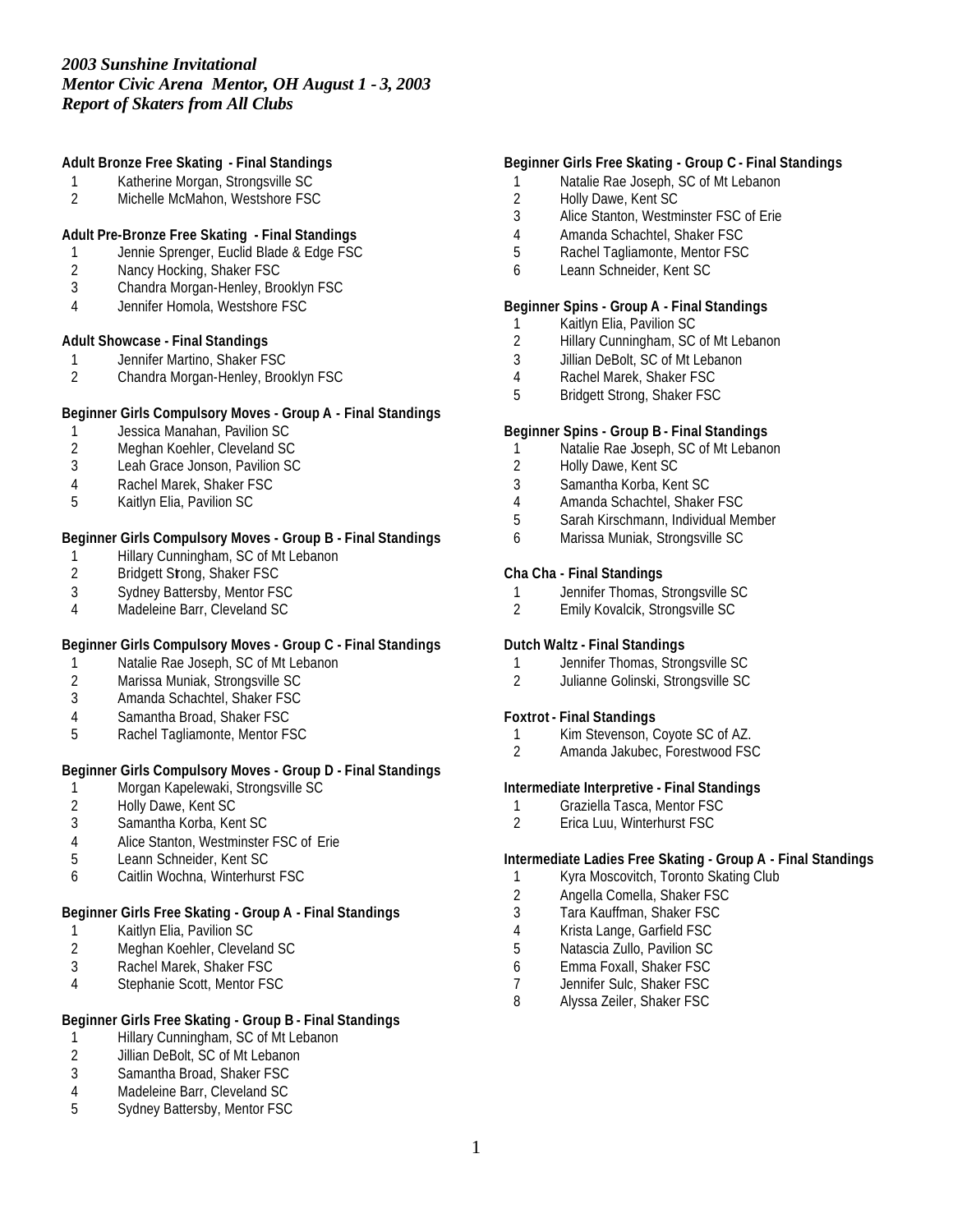# **Intermediate Ladies Free Skating - Group B - Final Standings**

- 1 Laney Kuenzel, Pavilion SC<br>2 Brandee Cooklin, Shaker FS
- 2 Brandee Cooklin, Shaker FSC<br>3 Graziella Tasca, Mentor FSC
- Graziella Tasca, Mentor FSC
- Rachel Kirkland, Toronto Skating Club
- Erika Rhue, Winterhurst FSC
- Christie Turak, Westminster FSC of Erie
- Katie Kolakowski, Winterhurst FSC
- 8 Marjorie Iwler, Euclid Blade & Edge FSC
- Gabrielle Hatch, Forestwood FSC

# **Intermediate Ladies Short Program - Group A - Final Standings**

- Graziella Tasca, Mentor FSC
- Laney Kuenzel, Pavilion SC
- Erika Rhue, Winterhurst FSC
- Marjorie Iwler, Euclid Blade & Edge FSC
- Kelli Lighthiser, SC of Mt Lebanan
- Katie Kolakowski, Winterhurst FSC
- Gabrielle Hatch, Forestwood FSC

### **Intermediate Ladies Short Program - Group B - Final Standings**

- Tara Kauffman, Shaker FSC
- 2 Brandee Cooklin, Shaker FSC<br>3 Christie Turak, Westminster FS
- Christie Turak, Westminster FSC of Erie
- Jaclyn Keresman, Shaker FSC
- Alyssa Zeiler, Shaker FSC
- Natascia Zullo, Pavilion SC
- Jennifer Sulc, Shaker FSC
- 8 Angella Comella, Shaker FSC<br>9 Krista Lange, Garfield FSC
- Krista Lange, Garfield FSC

# **Intermediate Spins - Final Standings**

- 1-TIE Krista Lange, Garfield FSC
- 1-TIE Gabrielle Hatch, Forestwood FSC
- 1-TIE Eric Groth, Winterhurst FSC
- Kelli Lighthiser, SC of Mt Lebanon
- Natascia Zullo, Pavilion SC

# **Junior Ladies Free Skating - Final Standings**

- Sarah Burke, Toronto Skating Club
- Stefani Marotta, Toronto Skating Club
- Ann Hulme, Cleveland SC
- Lauren Wene, Strongsville SC
- Abigail Cahill, Shaker FSC

# **Junior Ladies Short Program - Final Standings**

- 1 Stefani Marotta, Toronto Skating Club<br>2 Sarah Burke, Toronto Skating Club
- Sarah Burke, Toronto Skating Club
- Ann Hulme, Cleveland SC
- Lauren Wene, Strongsville SC

### **Junior Men Free Skating - Final Standings**

- 1 Eric Radford, Toronto Skating Club<br>2 Dylan Moscovitch, Toronto Skating
- 2 Dylan Moscovitch, Toronto Skating Club<br>3 Steven Pottenger, Dallas FSC
- Steven Pottenger, Dallas FSC

#### **Junior Men Short Program - Final Standings**

- 1 Colin Pennington, SC of New York<br>2 Steven Pottenaer, Dallas FSC
- Steven Pottenger, Dallas FSC

### **Junior Similar Pairs - Final Standings**

- Ashley Stojney, Strongsville SC
- 1 Emily Kovalcik, Strongsville SC<br>2 Allison Morgeviuis, Forestwood
- 2 Allison Morgeviuis, Forestwood FSC<br>2 Kristen Pniewski, Forestwood FSC
- Kristen Pniewski, Forestwood FSC
- Alex Stanley, Mentor FSC
- Kelly Weber, Mentor FSC

### **Juvenile Girls Free Skating - Final Standings**

- Kaitlyn Scholtz, Winterhurst FSC
- Jaclyn Scholtz, Winterhurst FSC
- DaVena Zivkovic, Brooklyn FSC
- Victoria Masny, Strongsville SC
- Krysten Londrico, Shaker FSC
- Megan Sulc, Shaker FSC
- 7 Rienna Nuber, FSC of Erie<br>8 Tonya Harvey, Winterhurst
- 8 Tonya Harvey, Winterhurst FSC<br>9 Claire Petersen, Shaker FSC
- Claire Petersen, Shaker FSC
- Shabren Russ, Strongsville SC
- 11 Samantha Smith, Shaker FSC
- Merissa Downey, Forestwood FSC

### **Juvenile Girls Short Program - Final Standings**

- Kaitlyn Scholtz, Winterhurst FSC
- Tonya Harvey, Winterhurst FSC
- Krysten Londrico, Shaker FSC
- DaVena Zivkovic, Brooklyn FSC
- Fariba Kanga, Strongsville SC
- Jaclyn Scholtz, Winterhurst FSC
- Megan Sulc, Shaker FSC
- Victoria Masny, Strongsville SC
- Alana Rae Liggett, SC of Mt Lebanan
- Merissa Downey, Forestwood FSC
- 11 Shabren Russ, Strongsville SC
- Lauren DiPadova, Strongsville SC
- Claire Petersen, Shaker FSC

#### **Juvenile Interpretive - Final Standings**

- Ali Phillips, Westminster FSC of Erie
- 2 Victoria Masny, Strongsville SC<br>3 Chelsea Carlson, Shaker FSC
- Chelsea Carlson, Shaker FSC
- Tonya Harvey, Winterhurst FSC
- Rienna Nuber, FSC of Erie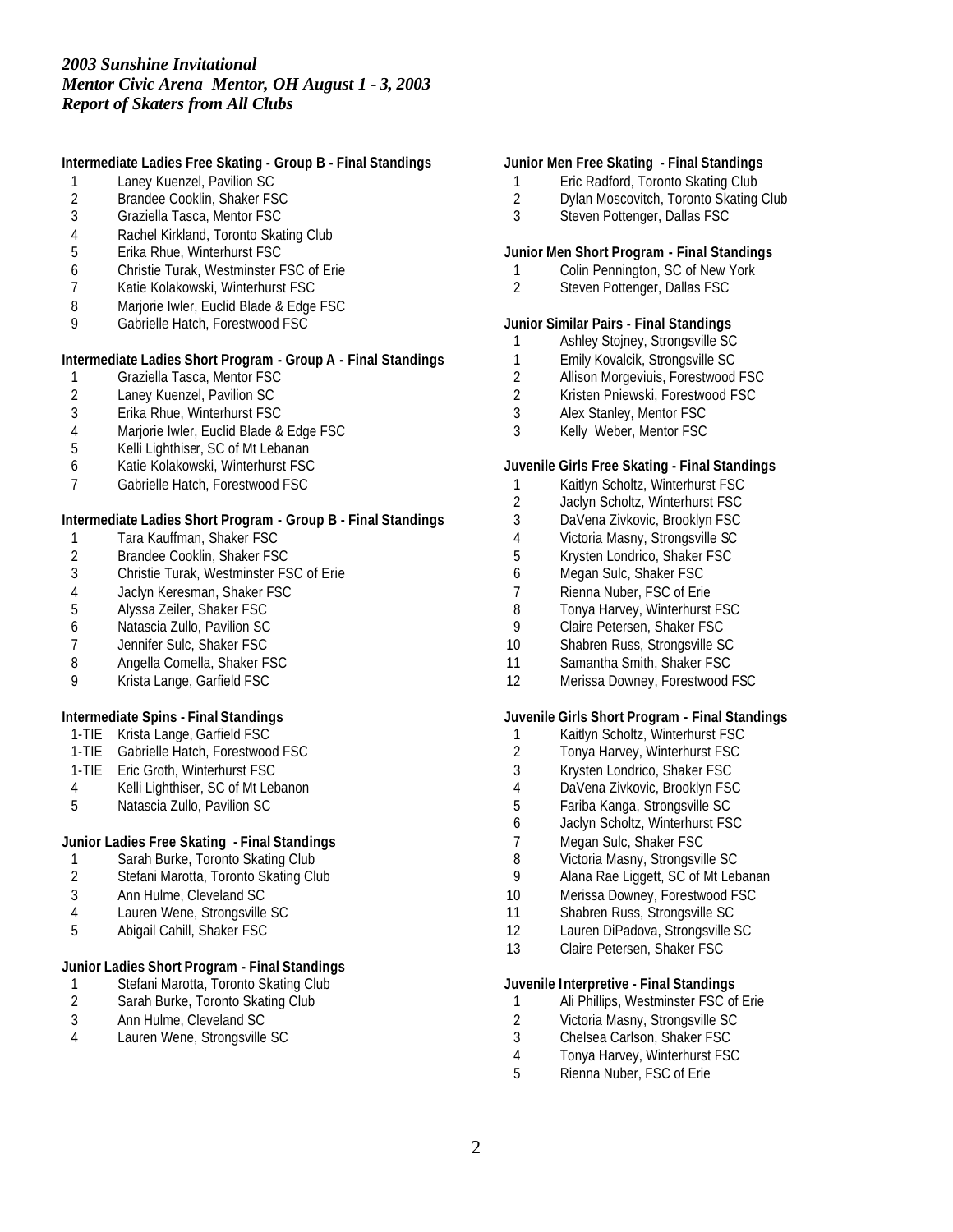# **Juvenile Maneuver Teams - Final Standings**

- Glitter Girls, Mentor FSC
- Strongsville, Strongsville SC

### **Juvenile Showcase - Final Standings**

- 1 Rienna Nuber, FSC of Erie<br>2 Christy Carruth, Mentor FS
- 2 Christy Carruth, Mentor FSC<br>3 Allison Morgevicius, Forestw
- Allison Morgevicius, Forestwood FSC

# **Juvenile Spins - Group A - Final Standings**

- DaVena Zivkovic, Brooklyn FSC
- 2 Shabren Russ, Strongsville SC<br>3 Lauren DiPadova, Strongsville 9
- Lauren DiPadova, Strongsville SC
- Alana Rae Liggett, SC of Mt Lebanon

# **Juvenile Spins - Group B - Final Standings**

- Tonya Harvey, Winterhurst FSC
- Rienna Nuber, FSC of Erie
- Allison Morgevicius, Forestwood FSC
- Merissa Downey, Forestwood FSC
- Stephanie Reid, FSC of Erie

# **Novice Interpretive - Final Standings**

- Maggie Kopnisky, Strongsville SC
- 2 Abigail Cahill, Shaker FSC<br>3 Alexandra Draganoiu, Wint
- Alexandra Draganoiu, Winterhurst FSC

# **Novice Ladies Free Skating - Final Standings**

- 1 Erica Luu, Winterhurst FSC<br>2 Nikki Craker, Mentor FSC
- 2 Nikki Craker, Mentor FSC<br>3 Kellie Weiss, Strongsville
- Kellie Weiss, Strongsville SC
- Maggie Kopnisky, Strongsville SC
- Caitlin Richardson, Winterhurst FSC
- Ann Lesnefsky, Shaker FSC
- 
- 7 Kim Stevenson, Coyote SC of AZ.<br>8 Samantha Rhue, Winterhurst FSC Samantha Rhue, Winterhurst FSC
- Tracey Alprin, Winterhurst FSC
- 10 Natalie Falsgraf, Pavilion SC

# **Novice Ladies Short Program - Final Standings**

- Kellie Weiss, Strongsville SC
- Maggie Kopnisky, Strongsville SC
- Kim Stevenson, Coyote SC of AZ.
- Samantha Rhue, Winterhurst FSC
- Nikki Craker, Mentor FSC
- Natalie Falsgraf, Pavilion SC
- 7 MeeRan Trombley, Toronto Skating Club<br>8 Caitlin Richardson, Winterhurst FSC
- Caitlin Richardson, Winterhurst FSC
- Tracey Alprin, Winterhurst FSC
- Ann Lesnefsky, Shaker FSC
- Abigail Cahill, Shaker FSC
- Alexandra Draganoiu, Winterhurst FSC

### **Novice Maneuver Teams - Final Standings**

- Shaker Shakers, Shaker FSC
- Chillin Blue Devils, Shaker FSC

# **Novice Spins - Final Standings**

- Constance Trombley, Toronto Skating Club
- 2 Kim Stevenson, Coyote SC of AZ.<br>3 Kvra Moscovitch, Toronto Skating
- Kyra Moscovitch, Toronto Skating Club
- Kellie Weiss, Strongsville SC
- Rachel Kirkland, Toronto Skating Club
- Ann Lesnefsky, Shaker FSC
- Erica Luu, Winterhurst FSC
- Abigail Cahill, Shaker FSC

### **Novice/Junior Showcase - Final Standings**

- Abigail Cahill, Shaker FSC
- Ashley Rovansek, Mentor FSC

### **Open Juvenile Girls Free Skating - Final Standings**

- Ali Phillips, Westminster FSC of Erie
- Caitlin Skinder, Euclid Blade & Edge FSC
- Shea Grimaldi, Westminster FSC of Erie
- Juliana Furman, Garfield FSC

### **Open Juvenile Girls Short Program - Final Standings**

- Ali Phillips, Westminster FSC of Erie
- Jackie Lipphardt, Mentor FSC
- Shea Grimaldi, Westminster FSC of Erie

### **Paso Doble - Final Standings**

- Maggie Kopnisky, Strongsville SC
- Ashley Thomas, Miami Ice Skating Club

### **Pre-Beginner Girls Compulsory Moves - Group A - Final Standings**

- 1 Dawn Jacob-Hocking, Shaker FSC
- Britainy Schmid, SC of Mt Lebanon
- Lauren McKenzie, Pittsburgh FSC
- Nicha Poolpol, Pavilion SC
- Sarah Marek, Shaker FSC
- Cami Burkhardt, Mentor FSC

#### **Pre-Beginner Girls Compulsory Moves - Group B - Final Standings**

- Anastasia Klonowski, Pittsburgh FSC
- Christina DiCola, Mentor FSC
- Kimberly Berkovich, Pavilion SC
- Landrie Grace, Center Ice SC
- Abby Detering, Mentor FSC
- Megan Gallagher, Mentor FSC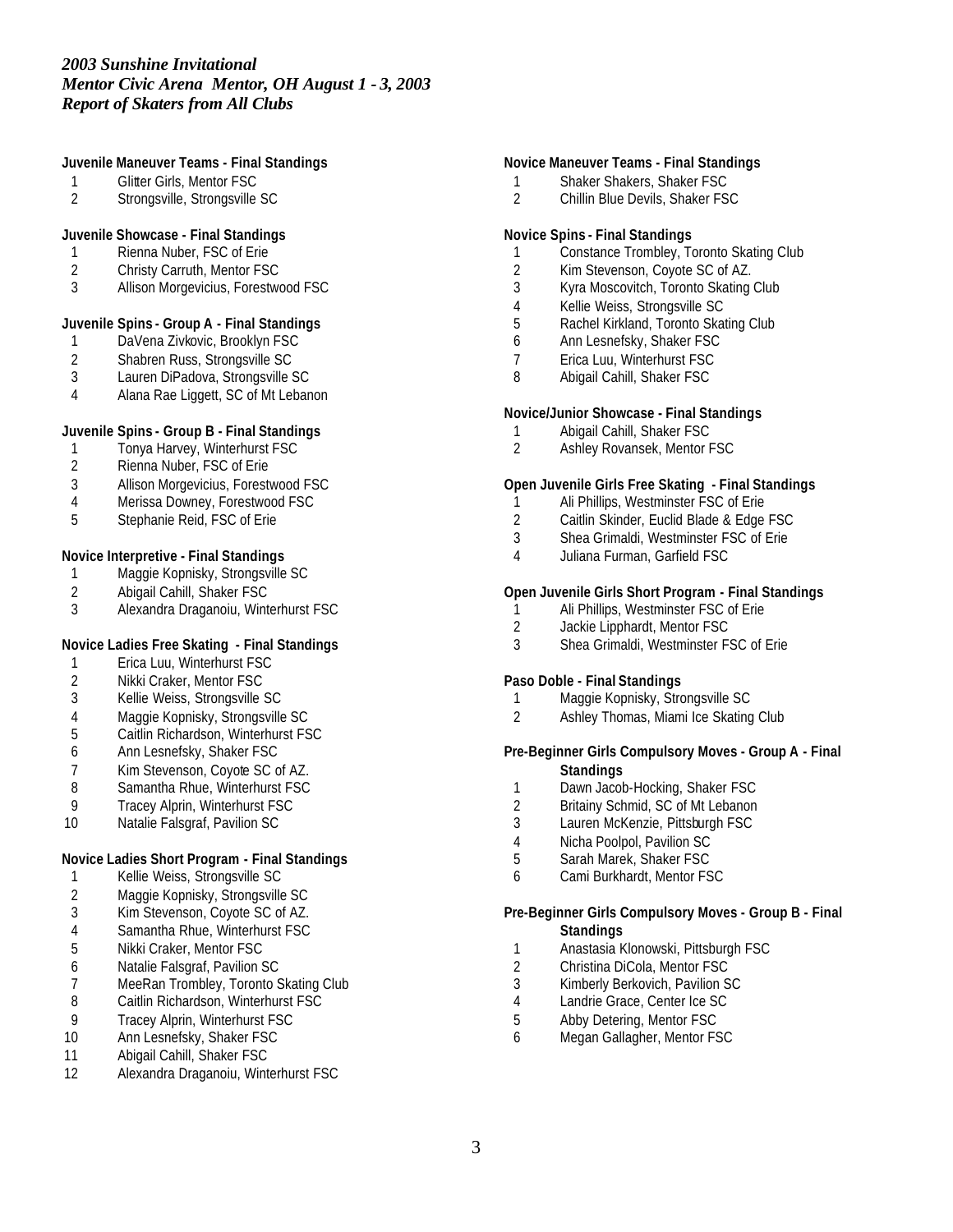### **Pre-Beginner Girls Compulsory Moves - Group C - Final Standings**

- 1 Rachael Persky, Pavilion SC<br>2 Keren Saidac, Pavilion SC
- 2 Keren Saidac, Pavilion SC
- 3 Elizabeth Warner, Cleveland SC
- 4 Alissa Poolpol, Pavilion SC
- 5 Julia Winkeler, Shaker FSC

### **Pre-Beginner Girls Compulsory Moves - Group D - Final Standings**

- 1 Jillian DeBolt, SC of Mt Lebanon
- 2 Katie Morrow, SC of Mt Lebanon<br>3 Elizabeth Brock, Mentor FSC
- Elizabeth Brock, Mentor FSC
- 4 Brianna Mattson, Euclid Blade & Edge FSC
- 5 Hayley Major, Mentor FSC
- 6 Abby Rosenblum, Shaker FSC

# **Pre-Beginner Girls Compulsory Moves - Group E - Final Standings**

- 1 Katelyn O'Brien, SC of Mt Lebanon
- 2 Sarah Kirschmann, Individual Member
- 3 Katie Bright, SC of Mt Lebanon
- 4 Erin Pickering, Pavilion SC<br>5 Brittnev Mattson, Euclid Bla
- 5 Brittney Mattson, Euclid Blade & Edge FSC

# **Pre-Beginner Girls Free Skating - Group A - Final Standings**

- 1 Jessica Manahan, Pavilion SC<br>2 Dawn Jacob-Hocking, Shaker I
- Dawn Jacob-Hocking, Shaker FSC
- 3 Nicha Poolpol, Pavilion SC
- 4 Landrie Grace, Center Ice SC
- 5 Cami Burkhardt, Mentor FSC
- 6 Sarah Marek, Shaker FSC

# **Pre-Beginner Girls Free Skating - Group B - Final Standings**

- 1 Leah Grace Jonson, Pavilion SC<br>2 Abby Detering, Mentor FSC
- Abby Detering, Mentor FSC
- 3 Anastasia Klonowski, Pittsburgh FSC
- 4 Kimberly Berkovich, Pavilion SC

# **Pre-Beginner Girls Free Skating - Group C - Final Standings**

- 1 Bridgett Strong, Shaker FSC
- 2 Alissa Poolpol, Pavilion SC
- 3 Rachael Persky, Pavilion SC
- 4 Julia Winkeler, Shaker FSC

# **Pre-Beginner Girls Free Skating - Group D - Final Standings**

- 1 Katie Morrow, SC of Mt Lebanon<br>2 Sarah Kaeppel, Cleveland SC
- 2 Sarah Kaeppel, Cleveland SC
- 3 Stephanie Woon, Winterhurst FSC<br>4 Brianna Mattson, Euclid Blade & Equation
- 4 Brianna Mattson, Euclid Blade & Edge FSC<br>5 Lauren McKenzie, Pittsburgh FSC
- 5 Lauren McKenzie, Pittsburgh FSC
- 6 Elizabeth Brock, Mentor FSC

# **Pre-Beginner Girls Free Skating - Group E - Final Standings**

- 1 Katelyn O'Brien, SC of Mt Lebanon
- 2 Caitlin Wochna, Winterhurst FSC<br>3 Erin Pickering, Pavilion SC
- Erin Pickering, Pavilion SC
- 4 Sarah Kirschmann, No Club
- 5 Brittney Mattson, Euclid Blade & Edge FSC

# **Pre-Bronze Adult Compulsory Moves - Final Standings**

- 1 Jennie Sprenger, Euclid Blade & Edge FSC
- 2 Nancy Hocking, Shaker FSC
- 3 Chandra Morgan-Henley, Brooklyn FSC

### **Pre-Juvenile Girls Compulsory Moves - Group A - Final Standings**

- 1 Ashley Strojny, Strongsville SC
- 2 Taylor Stanley, Mentor FSC
- 3 Amelia Cegielski, Shaker FSC
- 4 Stephanie Wong, Shaker FSC
- 5 Chelsea Powall, Mentor FSC
- 6 Jocelyn Keresman, Shaker FSC

#### **Pre-Juvenile Girls Compulsory Moves - Group B - Final Standings**

- 1 Heather Langguth, Mentor FSC
- 2 Alyssa Labbato, Mentor FSC
- 3 Valerie Yax, Shaker FSC
- 4 Samantha Brady, Shaker FSC
- 5 Allison Morgevicius, Forestwood FSC
- 6 Lindsay Audia, Hess FSC
- 7 Stephanie Andrica, Cleveland SC

#### **Pre-Juvenile Girls Compulsory Moves - Group C - Final Standings**

- 1 Alexandra Stanley, Mentor FSC
- 
- 2 Stephanie Reid, FSC of Erie<br>3 Kelly Weber, Mentor FSC Kelly Weber, Mentor FSC
- 4 Melissa Koenig, Mentor FSC
- 5 Kathleen Faber, Mentor FSC
- 6 Danielle DePompei, Garfield FSC
- 7 Lacey Stroud, FSC of Erie

# **Pre-Juvenile Girls Free Skating - Group A - Final Standings**

- 1 Ashley Strojny, Strongsville SC
- 2 Alana Rae Liggett, SC of Mt Lebanon
- 3 Madison Sain, Toronto Skating Club
- 4 Stephanie Wong, Shaker FSC<br>5 Tavlor Stanlev, Mentor FSC
- Taylor Stanley, Mentor FSC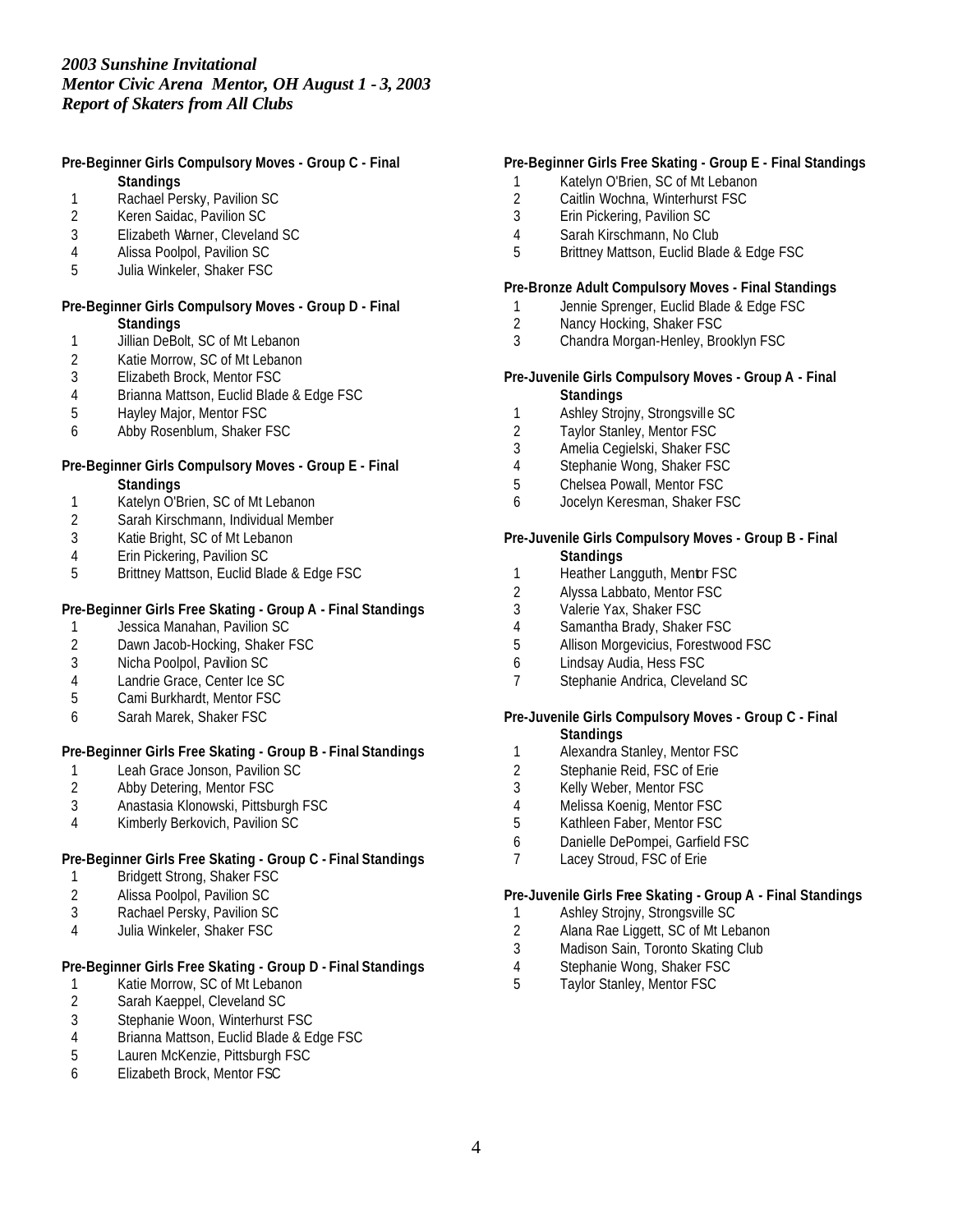# **Pre-Juvenile Girls Free Skating - Group B - Final Standings**

- Lindsay Audia, Hess FSC
- 2 Fariba Kanga, Strongsville SC<br>3 Kelsev Racutt. Mentor FSC
- Kelsey Racutt, Mentor FSC
- Kaitlin Gill, Mentor FSC
- Allison Morgevicius, Forestwood FSC
- Jackie Lipphardt, Mentor FSC
- Samantha Brady, Shaker FSC

### **Pre-Juvenile Girls Free Skating - Group C - Final Standings**

- Alexandra Stanley, Mentor FSC
- 2 Amanda Jakubec, Forestwood FSC<br>3 Alyssa Labbato, Mentor FSC
- Alyssa Labbato, Mentor FSC
- Lacey Stroud, FSC of Erie
- Stephanie Reid, FSC of Erie
- Stephanie Andrica, Cleveland SC
- Kelly Weber, Mentor FSC

# **Pre-Juvenile Interpretive - Final Standings**

- Ashley Strojny, Strongsville SC
- Lindsay Audia, Hess FSC
- 3 Shabren Russ, Strongsville SC<br>4 Kelsey Racutt, Mentor FSC
- 4 Kelsey Racutt, Mentor FSC<br>5 Samantha Smith, Shaker FS
- Samantha Smith, Shaker FSC
- Juliana Furman, Garfield FSC

# **Pre-Juvenile Showcase - Final Standings**

- Lindsay Audia, Hess FSC
- 2 Jackie Lipphardt, Mentor FSC<br>3 Alexandra Stanlev, Mentor FSC
- Alexandra Stanley, Mentor FSC

# **Pre-Juvenile Spins - Group A - Final Standings**

- Ashley Strojny, Strongsville SC
- Carrie Langguth, Mentor FSC
- Amelia Cegielski, Shaker FSC
- Kelsey Racutt, Mentor FSC
- Madison Sain, Toronto Skating Club
- Valerie Yax, Shaker FSC
- Stephanie Wong, Shaker FSC

# **Pre-Juvenile Spins - Group B - Final Standings**

- Lindsay Audia, Hess FSC
- Emily Smokonich, SC of Mt Lebanon
- Kristina Wolf, Winterhurst FSC
- Lacey Stroud, FSC of Erie
- 5 Danielle DePompei, Garfield FSC<br>6 Melissa Koenig, Mentor FSC
- Melissa Koenig, Mentor FSC
- Kathleen Faber, Mentor FSC

# **Preliminary A Girls Free Skating - Group A - Final Standings**

- Emily Smokonich, SC of Mt Lebanon
- 2 Carrie Langguth, Mentor FSC<br>3 Alexandra Smola, Strongsville
- Alexandra Smola, Strongsville SC
- Rachel Tan, Mentor FSC
- Madison Gesiotto, Winterhurst FSC
- Hannah White, Shaker FSC
- Madeline Koehler, Cleveland SC
- Lindsay White, Shaker FSC
- Amber Andrews, Shaker FSC
- Jessica Hu, Kent SC

### **Preliminary A Girls Free Skating - Group B - Final Standings**

- 1 Heather Langguth, Mentor FSC
- Elisa Duesing, Kent SC
- Kelly Wetzel, Center Ice SC
- Kristina Wolf, Winterhurst FSC
- Anna Ormiston, Kent SC
- Jenna Zavasky, Mentor FSC
- Jennie Wolf, Winterhurst FSC
- Anna Zelina, FSC of Erie
- Kelsie Boyd, FSC of Erie
- Nicki Sarra, FSC of Erie

### **Preliminary B Girls Free Skating - Group A - Final Standings**

- 1 Brittan Mariage, Strongsville SC<br>2 Rebecca Groth, Winterhurst FSC
- Rebecca Groth, Winterhurst FSC
- Amelia Cegielski, Shaker FSC
- Jenny Pensky, Mentor FSC
- Jana Burkhardt, Mentor FSC
- Jocelyn Keresman, Shaker FSC

# **Preliminary B Girls Free Skating - Group B - Final Standings**

- Alyssa Fizel, FSC of Erie
- 2 Christine Miller, Beaver County FSC<br>3 Valerie Yax, Shaker FSC
- Valerie Yax, Shaker FSC
- Melissa Koenig, Mentor FSC
- Danielle DePompei, Garfield FSC
- Karalyn Bajoras, Westminster FSC of Erie

#### **Preliminary Girls Compulsory Moves - Group A - Final Standings**

- 1 Troy Tomasello, Strongsville SC
- Mikaela Lopez, Center Ice SC
- Alexandra Smola, Strongsville SC
- 
- 4 Brittan Mariage, Strongsville SC<br>5 Rebecca Groth, Winterhurst FSC Rebecca Groth, Winterhurst FSC
- Lindsay White, Shaker FSC
- Madeline Koehler, Cleveland SC
- Evan Kristine Simeone, Pavilion SC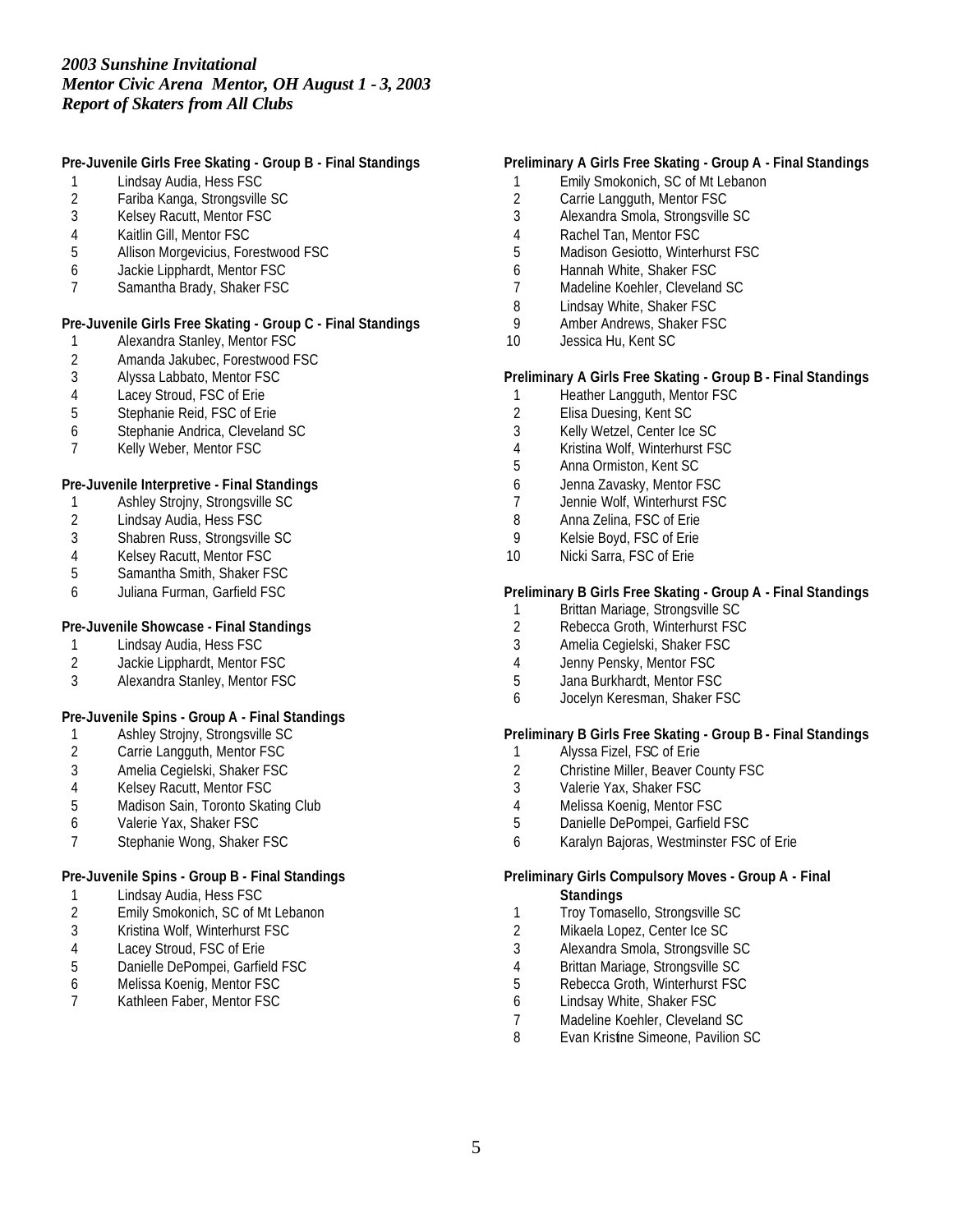### **Preliminary Girls Compulsory Moves - Group B - Final Standings**

- 1 Carrie Langguth, Mentor FSC<br>2 Jana Burkhardt, Mentor FSC
- Jana Burkhardt, Mentor FSC
- 3 Jenny Pensky, Mentor FSC
- 4 Hannah White, Shaker FSC
- Rachel Tan, Mentor FSC
- 6 Karalyn Bajoras, Westminster FSC of Erie
- 7 Amber Andrews, Shaker FSC
- 8 Madison Gesiotto, Winterhurst FSC

#### **Preliminary Girls Compulsory Moves - Group C - Final Standings**

- 1 Emily Smokonich, SC of Mt Lebanon
- 
- 2 Jenna Zavasky, Mentor FSC<br>3 Elisa Duesing, Kent SC 3 Elisa Duesing, Kent SC
- 4 Alyssa Fizel, FSC of Erie
- 5 Colleen Higgins, Mentor FSC
- 6 Anna Zelina, FSC of Erie
- 7 Kelly Wetzel, Center Ice SC
- 8 Anna Ormiston, Kent SC
- 9 Kelsie Boyd, FSC of Erie

# **Preliminary Interpretive - Final Standings**

- 1 Elisa Duesing, Kent SC
- 2-TIE Amanda Jakubec, Forestwood FSC
- 2-TIE Heather Langguth, Mentor FSC

# **Preliminary Showcase - Final Standings**

- 1 Carrie Langguth, Mentor FSC<br>2 Heather Langguth, Mentor FS
- Heather Langguth, Mentor FSC
- 3 Stephanie Andrica, Cleveland SC
- 4 Anna Zelina, FSC of Erie
- 5 Taylor Stanley, Mentor FSC
- 6 Jana Burkhardt, Mentor FSC
- Alyssa Labbato, Mentor FSC
- 8 Danielle DePompei, Garfield FSC

# **Preliminary Spins - Group A - Final Standings**

- 1 Rebecca Groth, Winterhurst FSC
- 2 Troy Tomasello, Strongsville SC
- 3 Lindsay White, Shaker FSC
- 4 Mikaela Lopez, Center Ice SC
- 5 Rachel Tan, Mentor FSC

# **Preliminary Spins - Group B - Final Standings**

- 1 Alyssa Fizel, FSC of Erie<br>2 Jennifer Thomas, Strongs
- 2 Jennifer Thomas, Strongsville SC
- 3 Jennie Wolf, Winterhurst FSC
- 4 Amber Andrews, Shaker FSC<br>5 Nicki Sarra, FSC of Erie
- Nicki Sarra, FSC of Erie
- 6 Kelsie Boyd, FSC of Erie

## **Pre-Preliminary Girls Compulsory Moves - Group A - Final Standings**

- 1 Caitlin Collmar, Center Ice SC<br>2 Lexi Petkovic, Shaker FSC
- Lexi Petkovic, Shaker FSC
- 3 Anne Stout, Cleveland SC
- 4 Anna Brichacek, Shaker FSC

#### **Pre-Preliminary Girls Compulsory Moves - Group B - Final Standings**

- 1 Lauren Detering, Mentor FSC
- 2 Stephanie Leclerc, Center Ice SC
- 3 Marissa Smego, Brooklyn FSC
- 4 Katie Reuter, Cleveland SC

### **Pre-Preliminary Girls Compulsory Moves - Group C - Final Standings**

- 1 Breanne Forcier, Westminster FSC of Erie
- 2 Alexis Tulcewicz, Winterhurst FSC
- 3 Alexandria Calori, Strongsville SC
- 4 Christy Petit, Mentor FSC

#### **Pre-Preliminary Girls Compulsory Moves - Group D - Final Standings**

- 1 Tessa Yoder, Center Ice SC
- 2 Lauren Anthony, Mentor FSC
- 3 Brianna Eucker, Winterhurst FSC
- 4 Beth Evans, Winterhurst FSC
- 5 Jamie Keller, Mentor FSC

### **Pre-Preliminary Girls Compulsory Moves - Group E - Final Standings**

- 1 Amy Wintner, SC of Mt Lebanon
- 2 Lauren Hocking, Shaker FSC
- 3 Katie Beth D'Abruzzo, SC of Mt Lebanon
- 4 Cassidy Schultz, FSC of Erie<br>5 Nicki Sarra, FSC of Erie
- Nicki Sarra, FSC of Erie
- 6 Alyssa Westover, Euclid Blade & Edge FSC

# **Pre-Preliminary Girls Free Skating - Group A - Final Standings**

- 1 Caitlyn Nemastil, Gilmour FSC
- 2 Anne Stout, Cleveland SC
- 3 Caitlin Collmar, Center Ice SC
- 4 Lexi Petkovic, Shaker FSC
- 5 Anna Brichacek, Shaker FSC

### **Pre-Preliminary Girls Free Skating - Group B - Final Standings**

- 1 Evan Kristine Simeone, Pavilion SC<br>2 Alexis Tulcewicz, Winterhurst FSC
- 2 Alexis Tulcewicz, Winterhurst FSC
- 3 Marissa Smego, Brooklyn FSC
- 4 Stephanie Leclerc, Center Ice SC<br>5 Christy Petit. Mentor FSC
- 5 Christy Petit, Mentor FSC
- 6 Lauren Detering, Mentor FSC
- 7 Katie Reuter, Cleveland SC